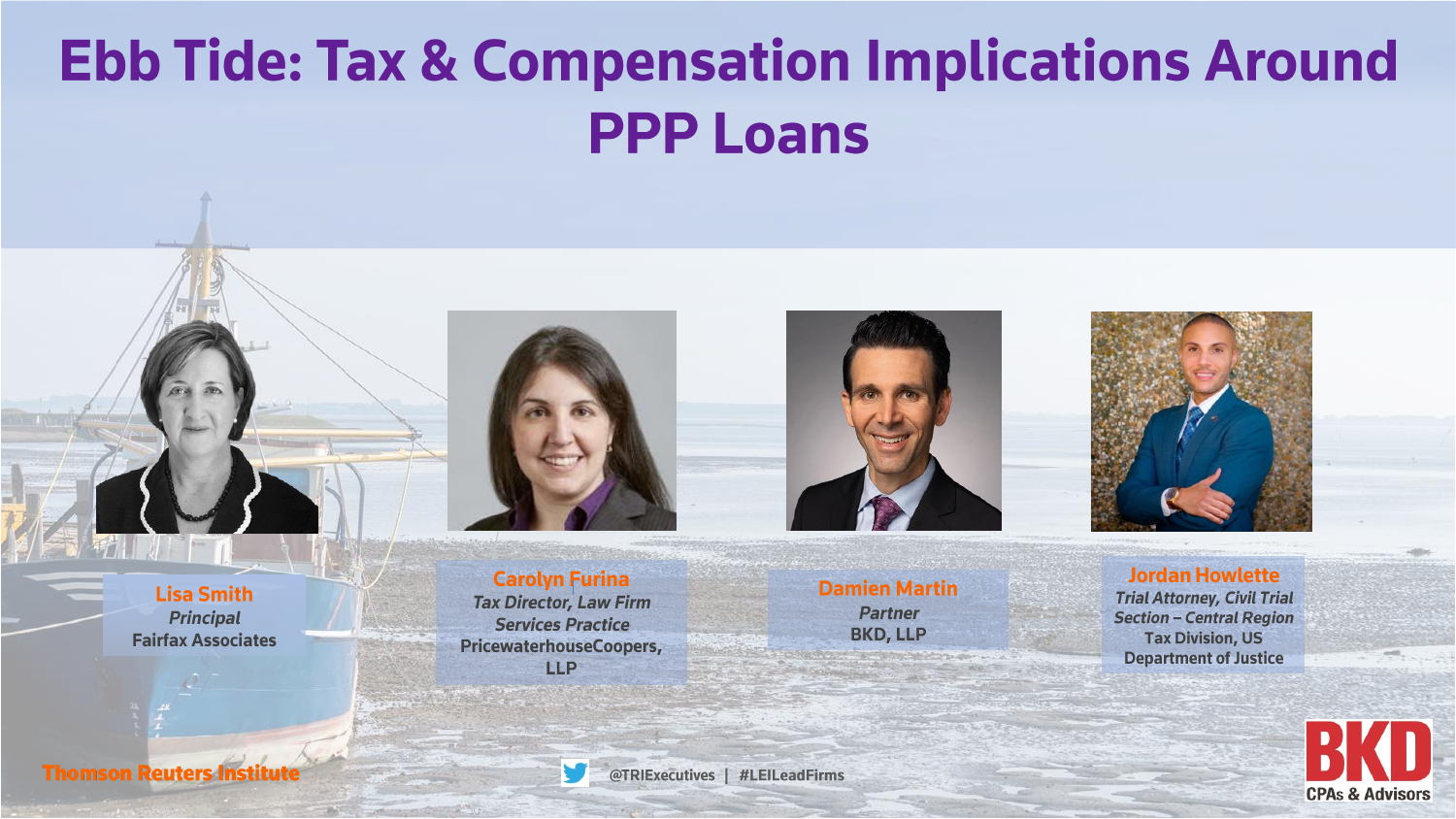

## Paycheck Protection Program - Round 2

January 12, 2021

The intelligence, technology and human expertise you need to find trusted answers.

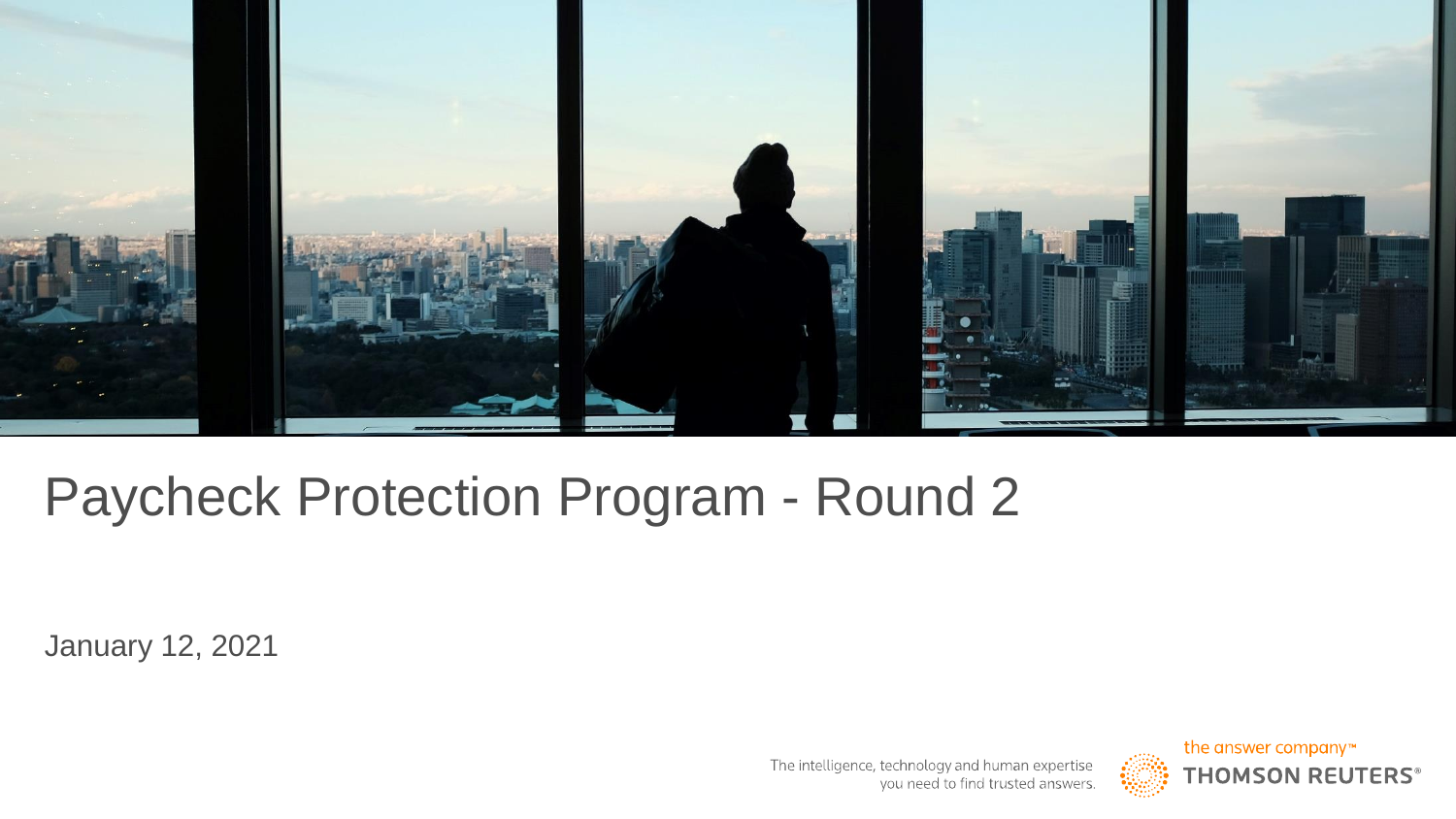#### Talking Points

- ➢ The Consolidated Appropriations Act of 2021
- ➢ Overview of PPP Second Draw ("Round 2") Loans
- $\triangleright$  PPP Round 2 Loan Eligibility
- ➢ PPP Round 1 vs. Round 2
- $\triangleright$  Deadline to Apply for Forgiveness
- ➢ State & Local Income Tax Concerns re Forgiveness ➢ Other Considerations

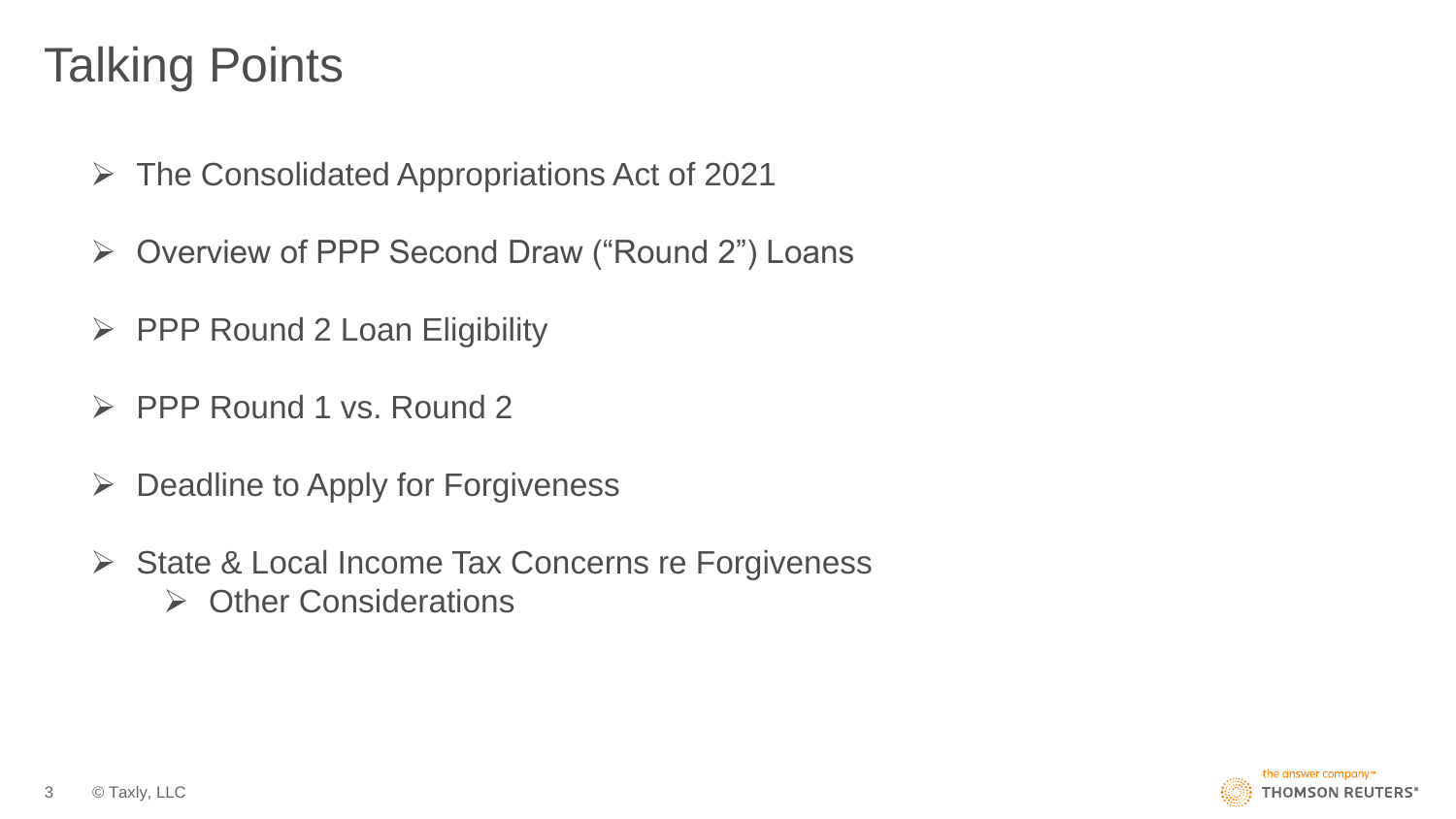### Consolidated Appropriations Act of 2021

- H.R. 133 Signed into law on December 27, 2020
	- ➢ <https://www.congress.gov/116/bills/hr133/BILLS-116hr133enr.pdf>
	- $\triangleright$  Over 5,500 pages
- What was in the Act?
	- $\triangleright$  \$2.3 trillion spending bill
	- ➢ \$892 billing in COVID-19 related relief
	- ➢ **\$284 billion to fund round two of the Paycheck Protection Program (PPP)**
	- ➢ \$1.4 trillion to fund the Government through September 2021 (goodbye shut down concerns, yay!)

Key Takeaways for new PPP provisions:

- ➢ Overturns IRS Notice 2020-32; now allows for deductibility of expenses paid with PPP funds
- ➢ PPP forgiveness (or cancellation of debt) is not considered income---for **FEDERAL** tax purposes
- $\triangleright$  Expands coverage to additional non-payroll costs categories

Other key Act updates:

- ➢ Improved Employee Retention Credit
- ➢ **100% deductibility of business meals for 2021 & 2022**



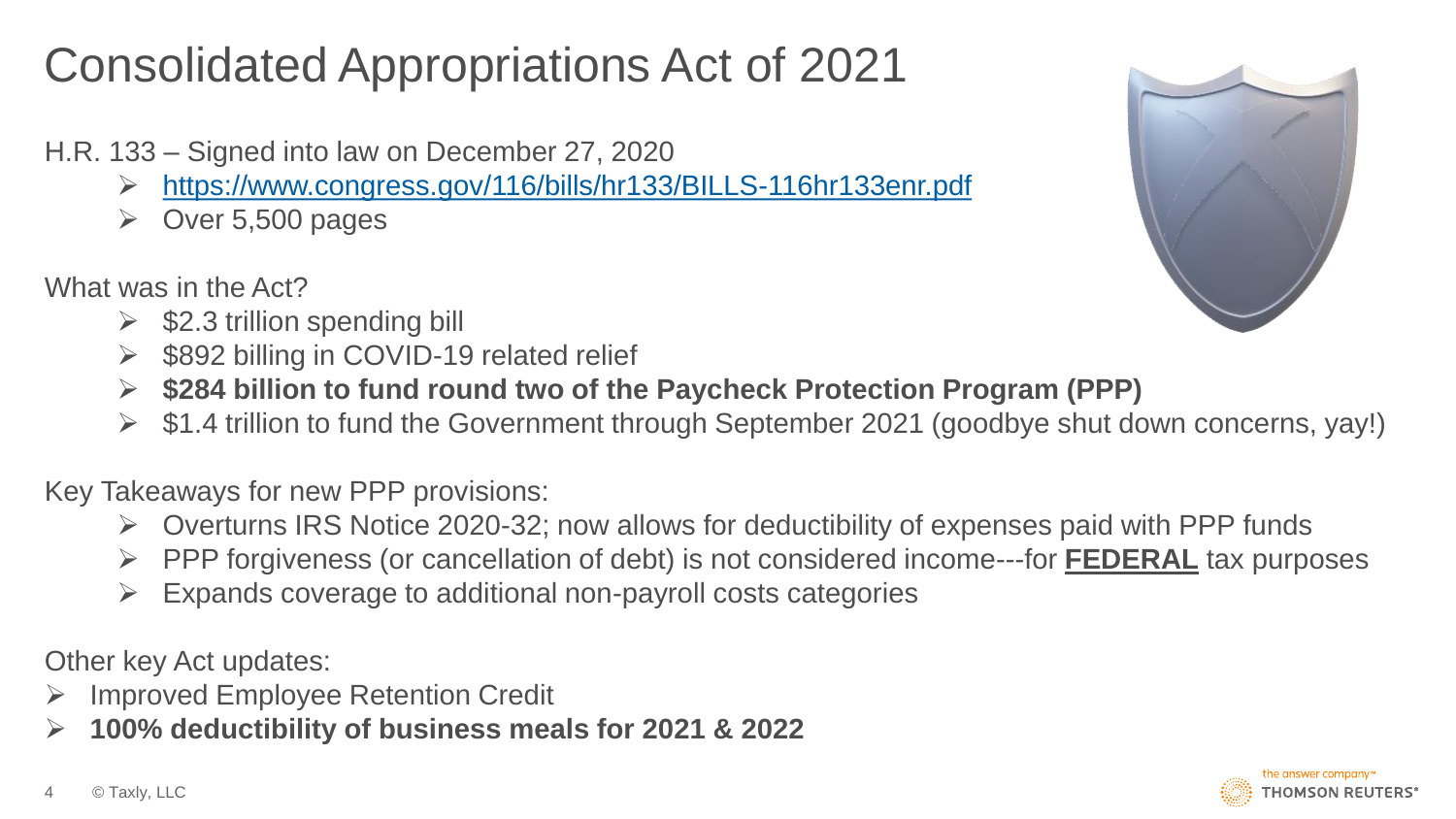#### Overview of PPP Round 2 Loans

- $\triangleright$  Loan amount up to \$2 million
- $\triangleright$  No collateral required
- $\triangleright$  No personal guarantees required
- $\triangleright$  Interest rate will be equal to a non-adjustable 100 basis points (or 1%); non-compounding
- $\triangleright$  Loan maturity shall be five years
- ➢ Principal forgivable if at least 60% spent on covered payroll costs; and
	- ➢ Remainder spent on covered non-payroll costs

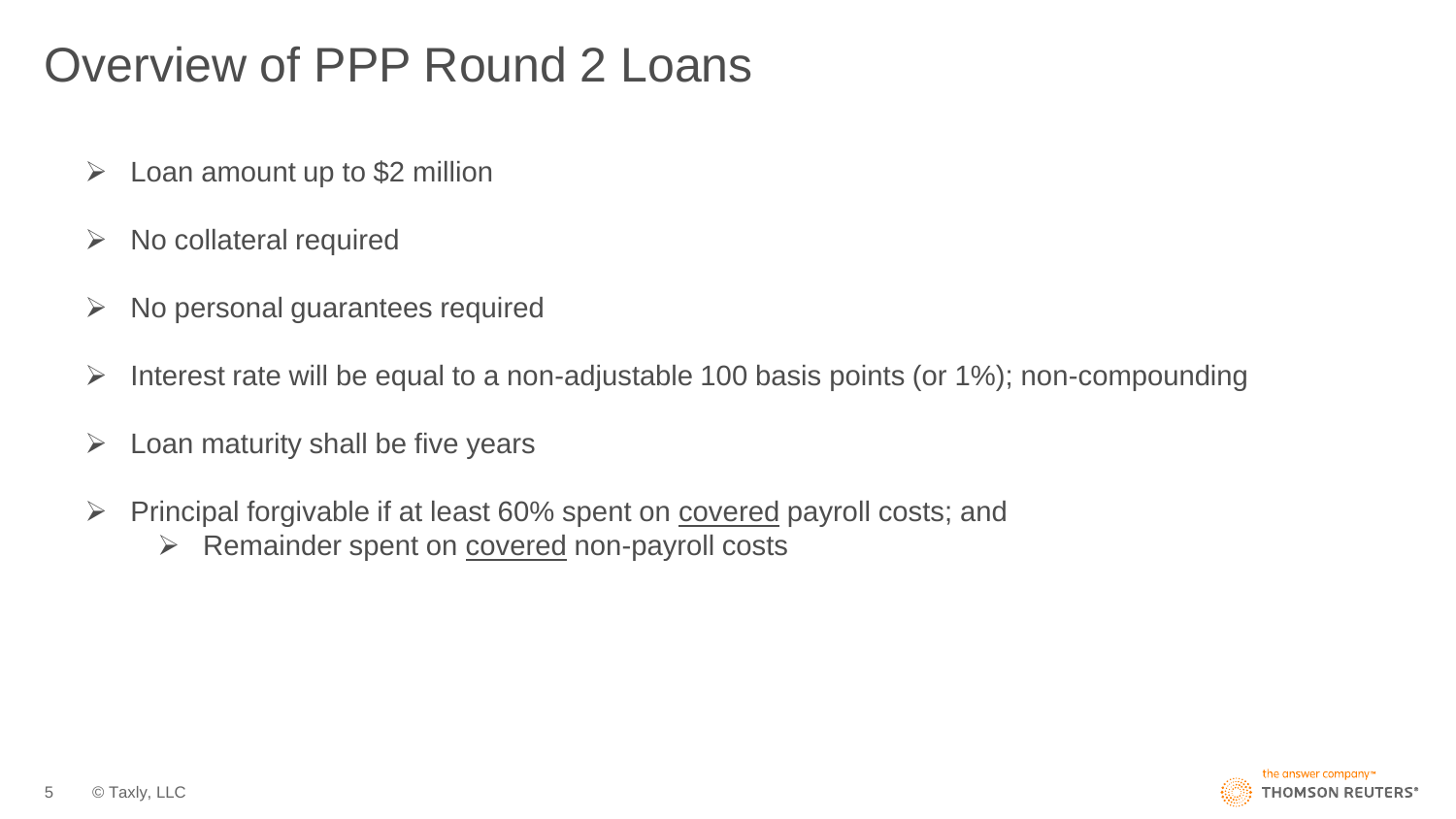### PPP Round 2 Loan Eligibility

- 1) Employer must have **300 or less employees** (PPP Round 1 required 500 or less)
- 2) Employer has or **will use the full amount of First Draw PPP loan** (i.e., Round 1 PPP)  $\triangleright$  See 15 U.S.C. § 636(a)(37) --- Added by the Cons. Appr. Act of 2021



- $\triangleright$  The operative "or" conjunction only applies if PPP loan app was submitted on or after 1/1/2020
- ➢ Only need to satisfy gross receipts requirement for one quarter (or annual average in some cases)
- 4) Loan must be "**necessary**"
	- $\triangleright$  The late addition of this certification requirement led to many companies and organizations returning some or all of their initial PPP loan funds

New: 501(c)(6) organizations now eligible (e.g., chambers of commerce, real estate boards, etc.)

Prohibition: Loan proceeds cannot not be used for lobbying activities or by sports leagues



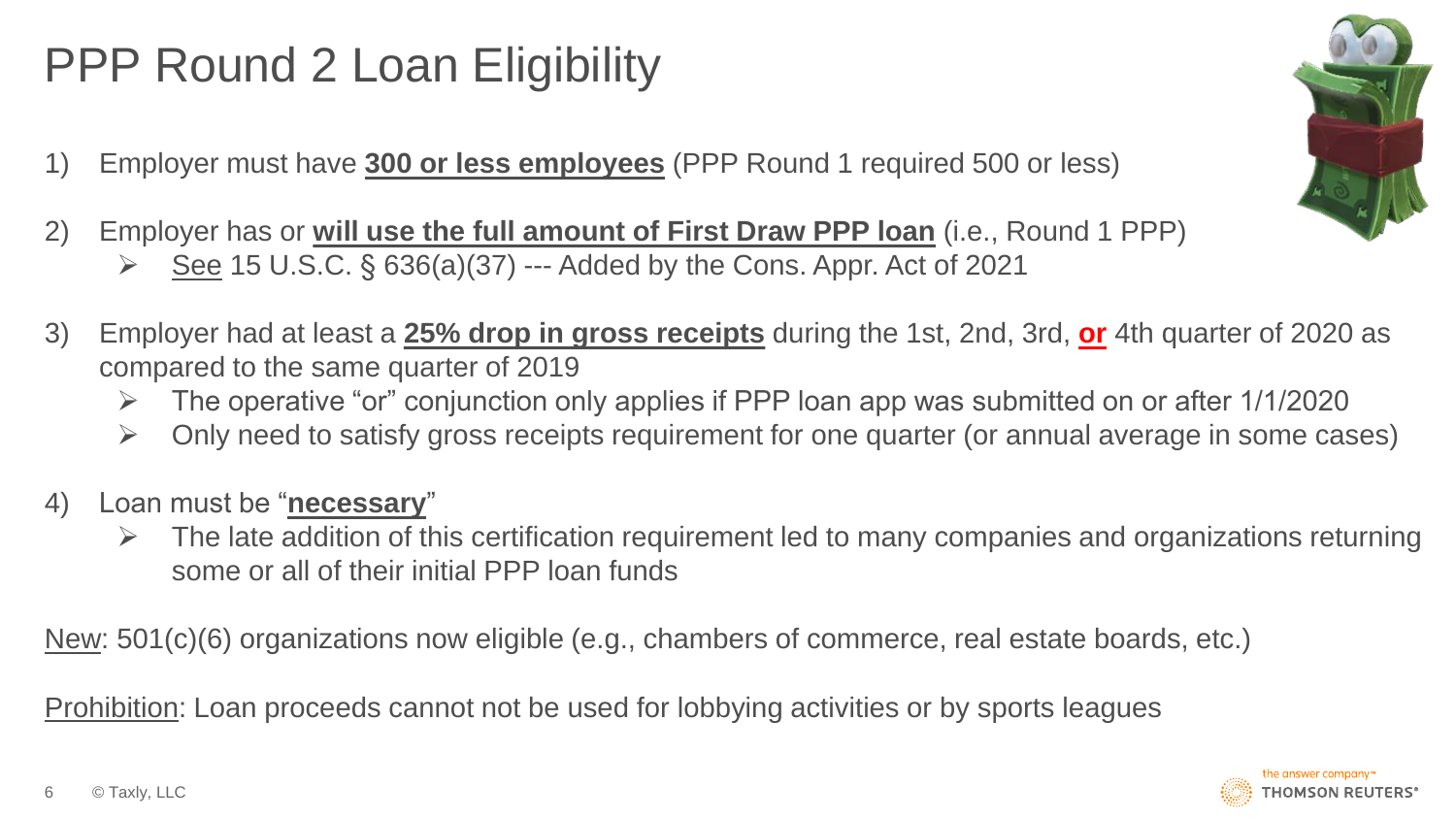#### PPP Round 1 vs. Round 2

|                                  | <b>Round 1</b>                                                                                 | <b>Round 2</b>                                                                                                         |
|----------------------------------|------------------------------------------------------------------------------------------------|------------------------------------------------------------------------------------------------------------------------|
| <b>Deadline to Apply</b>         | <b>August 8, 2020</b>                                                                          | March 31, 2021                                                                                                         |
| <b>Funding Availability</b>      | April 3, 2020 through<br><b>August 8, 2020</b>                                                 | Only if received and used<br>Round 1 funds                                                                             |
| <b>Source of Fund Amount</b>     | 2.5 x monthly payroll costs                                                                    | Same*                                                                                                                  |
| <b>Covered Payroll (60%)</b>     | Pay and comp., group health<br>ins., certain retirement plans,<br>state & local employment tax | Same, plus life, disability,<br>vision, and dental<br>insurance costs                                                  |
| <b>Covered Non-Payroll (40%)</b> | Mortgage interest, rent, and<br>utilities                                                      | Same, plus covered property<br>damage costs, operations<br>expenditures, supplier costs,<br>and worker protection exp. |
| <b>Loan Limit</b>                | Up to \$10 million                                                                             | Up to \$2 million                                                                                                      |



\*Restaurants and accommodations businesses may use 3.5 x monthly payroll costs to source Round 2 PPP loan; all other borrowers remain limited to 2.5 x monthly payroll costs

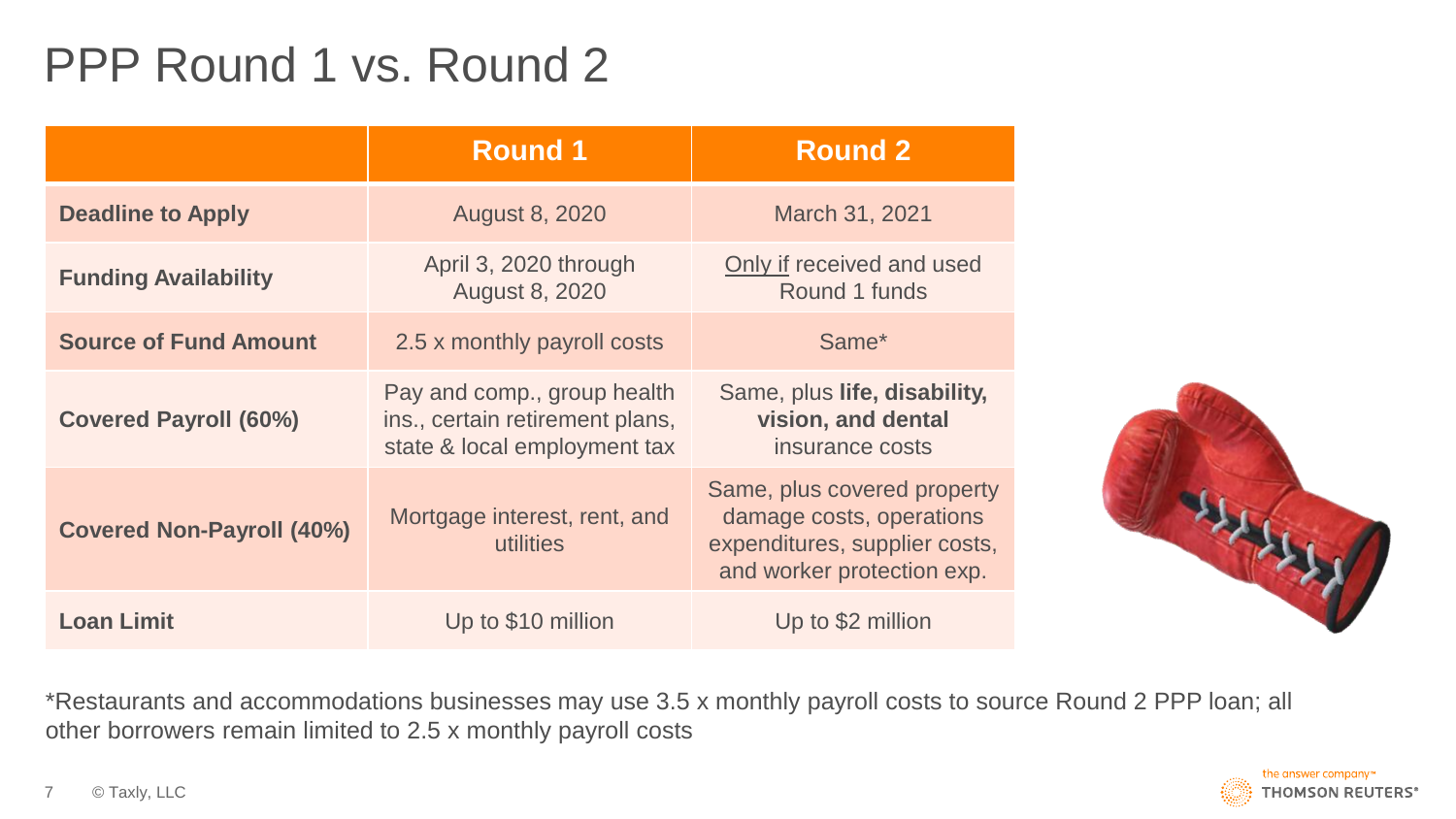#### Deadline to Apply for Forgiveness

Borrowers must submit an application for forgiveness **within 10 months after the last day of the "covered period."**

- ➢ CP for PPP Round 1 → 8 or 24 weeks from date of origination of loan; 24 weeks if funded 6/5/2020 or later
- CP for PPP Round  $2 \rightarrow 24$  weeks from date of origination of loan, or if elected, after spending all funds

"A borrower may submit a loan forgiveness application any time on or before the maturity date of the loan including before the end of the covered period—if the borrower has used all of the loan proceeds for which the borrower is requesting forgiveness." SBA Interim Final Rule, 85 FR 38304, Section III(C).

 $\triangleright$  However, "if the borrower applies for forgiveness before the end of the covered period and has reduced any employee's salaries or wages in excess of 25 percent, the borrower must account for the excess salary reduction for the full 8-week or 24-week covered period." Id.

**When does forgiveness actually occur?** 

At the point in which SBA certifies forgiveness to the lending bank



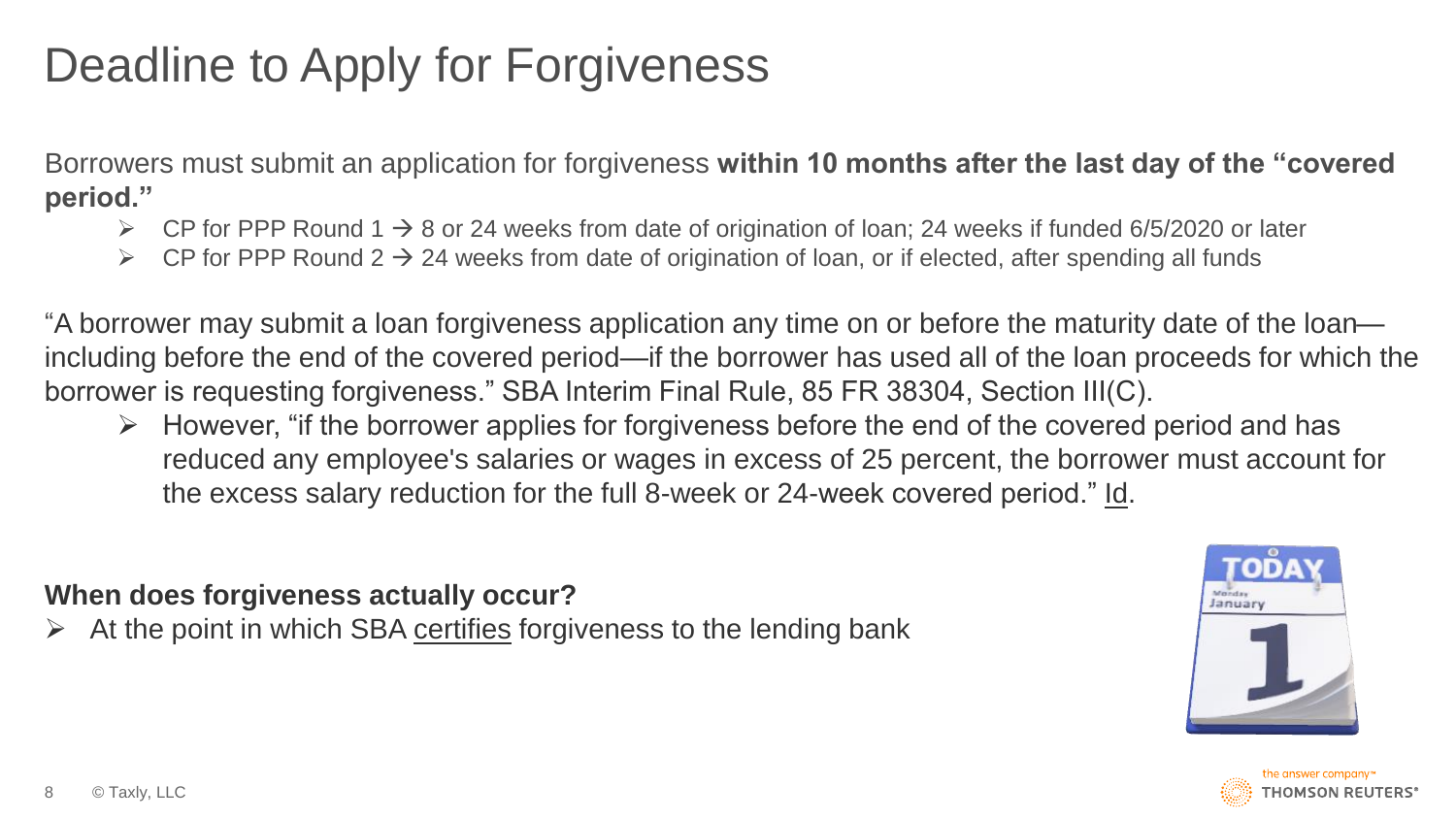#### State & Local Income Tax Concerns re Forgiveness

- 1) Determine whether your state follows the CARES Act (§ 1106(i))
	- $\triangleright$  Why? Because PPP forgiveness may not be automatically excluded from gross income for purposes of state income tax  $\rightarrow$  continue to steps 2 and 3 below
- 2) If state does not follow CARES Act, find out how it treats cancellation of debt income
	- $\triangleright$  State likely follows IRC § 108(a), which treats the cancellation of debt as not taxable re bankruptcy, insolvency, or qualified farm debt
- 3) Determine whether your state allows for the deductibility of expenses paid for with PPP funds

#### **Other Considerations**

- $\triangleright$  PPP forgiveness affect on partnership basis
- ➢ Consider § 465 "at risk" limitations to using losses tied to a nonrecourse loan

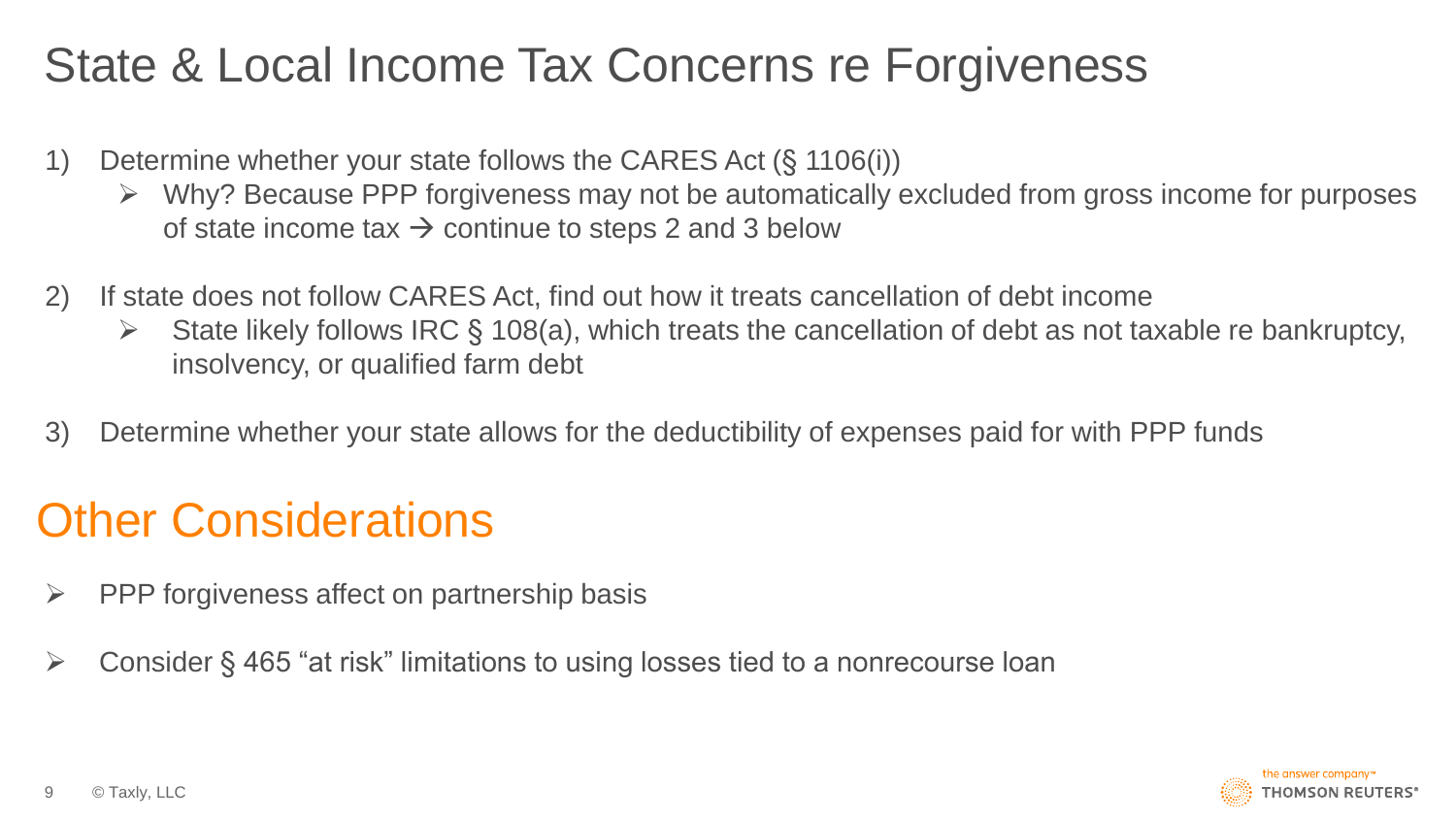#### Additional Sources of Information

- 1) Interim Final Rule [PPP Round 1: https://home.treasury.gov/system/files/136/PPP-IFR-Paycheck-](https://home.treasury.gov/system/files/136/PPP-IFR-Paycheck-Protection-Program-as-Amended-by-Economic-Aid-Act.pdf)Protection-Program-as-Amended-by-Economic-Aid-Act.pdf
- 2) Interim Final Rule [PPP Round 2: https://home.treasury.gov/system/files/136/PPP-IFR-Second-Draw-](https://home.treasury.gov/system/files/136/PPP-IFR-Second-Draw-Loans.pdf)Loans.pdf
- 3) IRS Revenue Ruling 2021-2:<https://www.irs.gov/pub/irs-drop/rr-21-02.pdf>

**\*\*\*Please also remember that the rules continue to change daily.\*\*\*** Be sure to regular check the SBA, IRS, and Treasury Department for update guidance and/or rules.